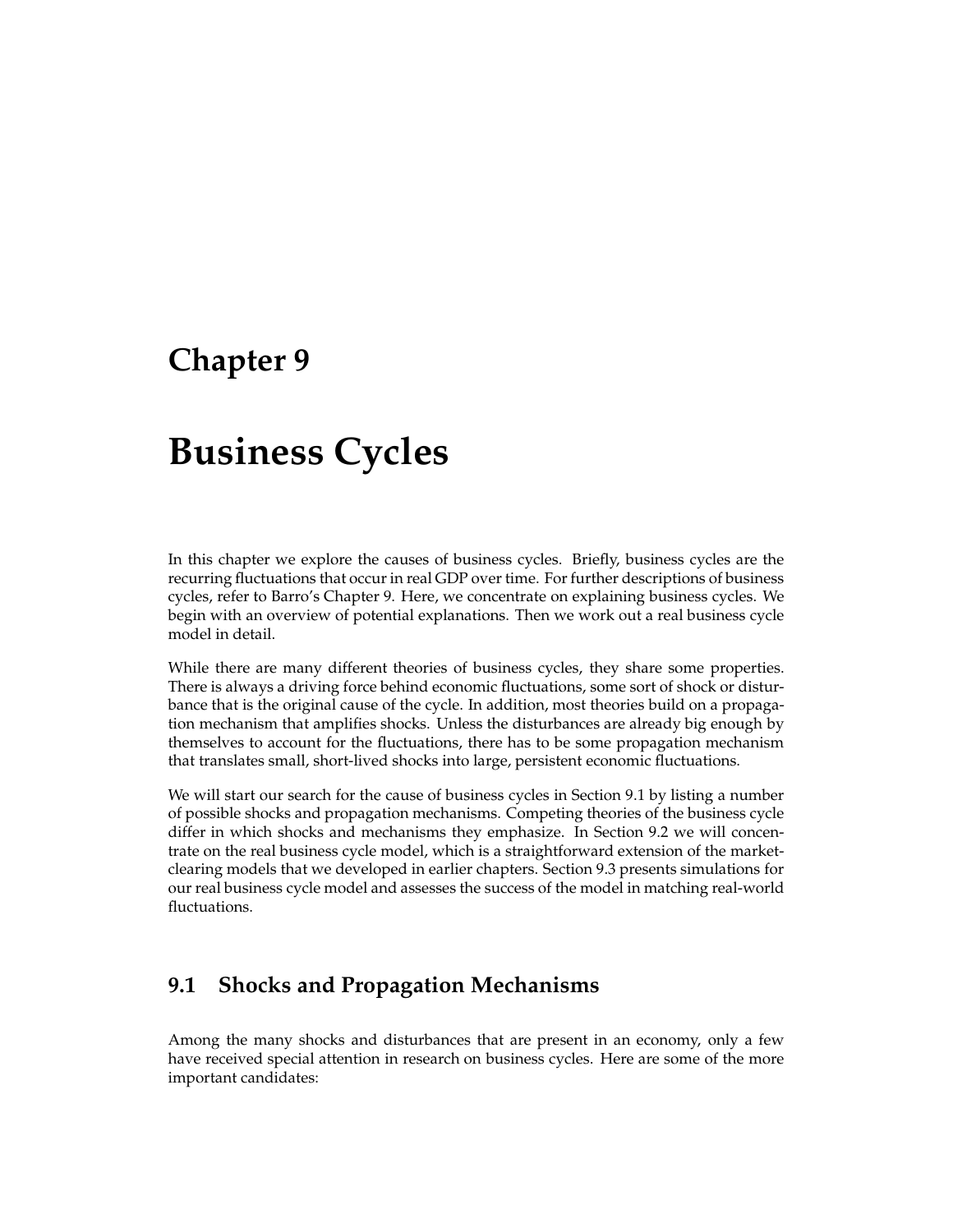- **Technology shocks:** Real-world production functions change over time. New technologies like computers or robots alter the production process and raise overall productivity. Sometimes, production facilities break down or do not work as expected, so productivity falls. This technological change is not always smooth; it often comes in the form of shocks.
- **Weather shocks and natural disasters:** Many industries like agriculture or tourism are weather-dependent. Rainfall and sunshine influence the output of these sectors, so the weather is a a potential source of fluctuations. This is also true for disasters like earthquakes or landslides. El Niño is a shock of this kind that received a lot of attention lately. We can regard these kinds of shocks as one type of technology shock. Weather changes the production function for wheat, and an earthquake that wiped out, say, Silicon Valley, would change the production function for computers.
- **Monetary shocks:** We saw in Chapter 8 on inflation that there are real effects of monetary policy. Therefore random changes to money supply or interest rates are a potential source of fluctuations as well.
- **Political shocks:** The government influences the economy both directly through government enterprises and indirectly through regulation. Changes in tax laws, antitrust regulation, government expenditure and so on are a potential source of disruption in the economy.
- **Taste shocks:** Finally, it is also conceivable that shifts in preferences cause fluctuations. Fashion and fads change rapidly, and they may cause fluctuations in areas like the apparel, music, or movie industries.

While the shocks just mentioned are present to some degree in every economy, they are probably not large enough to serve as a direct explanation of business cycles. For example, in the United States real GDP fell by 2.8% between October 1981 and 1982. It is hard to imagine any shock that caused a direct output loss of almost 3% of GDP within only a year, and if there was one, we would probably be aware of it. It appears more likely that there are mechanisms present in the economy that amplify shocks and propagate them through time. Here are some candidates:

- **Intertemporal substitution:** Shocks that have a negative impact on productivity lower the marginal return to labor and other factors of production. If marginal products fall, consumer's might prefer to work less and consume leisure instead. Labor input would fall, which amplifies the negative impact on output. At the same time, since consumers prefer a smooth consumption profile they might prefer to lower savings for some time when a shock hits. On an aggregate level, this leads to lower investment and a lower capital stock in the future. Therefore a short-lived shock may have an impact in the future as well.
- **Sticky prices:** Market economies react to changes with price adjustments. For example, a negative productivity shock lowers the marginal product of labor, so that the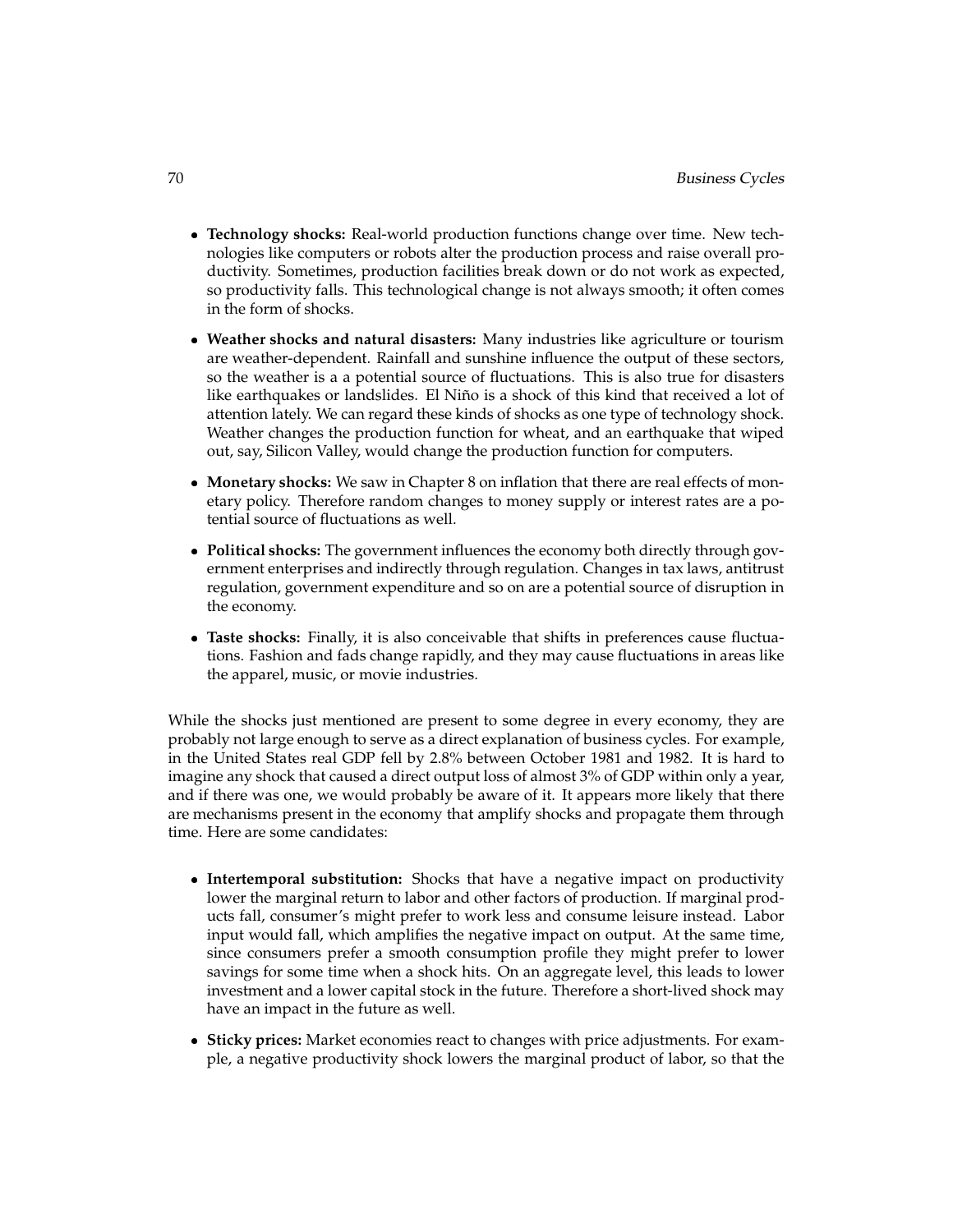real wage would have to move downward to adjust labor demand and supply. But if wages are inflexible for some reason, the adjustment cannot take place. The result is unemployment and an output loss that is larger than the direct effect of the shock. Similar effects arise if goods prices are sticky.

 **Frictions in financial sector:** Even small shocks can force the firms the are hit directly into bankruptcy. This will affect other firms and banks that lent money to the now bankrupt firms. Often additional firms have to declare bankruptcy, and sometimes even banks fail. Bank failures affect all creditors and debtors and therefore can have large economic consequences. Serious economic crises are often accompanied and amplified by series of bank failures. Examples are the great depression and the current Asian crisis.

Business cycle models can be broadly subdivided into two categories. Some theories regard cycles as a failure of the economic system. Because of frictions or imperfections of the market mechanism, the economy experiences depressions and fails to achieve the efficient level of output and employment. Models of this kind often rely on financial frictions, sticky prices, or other adjustment failures as the propagation mechanism. Both technology shocks and monetary shocks are considered to be important sources of fluctuations. The Keynesian model of output determination<sup>1</sup> falls into this category.

On the other hand, there is a class of models that regards business cycles as the optimal reaction of the economy to unavoidable shocks. Shocks are propagated through intertemporal substitution within an efficient market mechanism. Technology shocks are considered to be the main cause of economic fluctuations. Models of this kind are often referred to as *real business cycle* models.<sup>2</sup>

We can be fairly certain that there is some truth to both views of economic fluctuations. Major economic breakdowns like the great depression or the recent Asian crisis appear to be closely connected to disruptions in the financial sector. Bank failures and financial instability played an important role in both cases.

On the other hand, most business cycles are far less severe than the great depression or the Asian crisis. In the entire post-war history of the United States and the Western European countries there is not a single depression that caused an output loss similar to the one suffered between 1929 and 1933. The question is whether normal business cycles are caused by the same kind of frictions that caused the great depression. The Keynesian model with its emphasis on slow adjustments and sticky prices supports this view. Real business cycle theorists argue that breakdowns like the great depression are a phenomenon distinct from usual business cycles, and that usual cycles can be explained as the optimal reaction of an efficient market system to economic shocks.

<sup>&</sup>lt;sup>1</sup>See Barro, Chapter 20.

 $2$ The term derives from the fact that shocks in real business cycle theory are real, as opposed to monetary, and that sluggish nominal adjustment does not play a role as a propagation mechanism.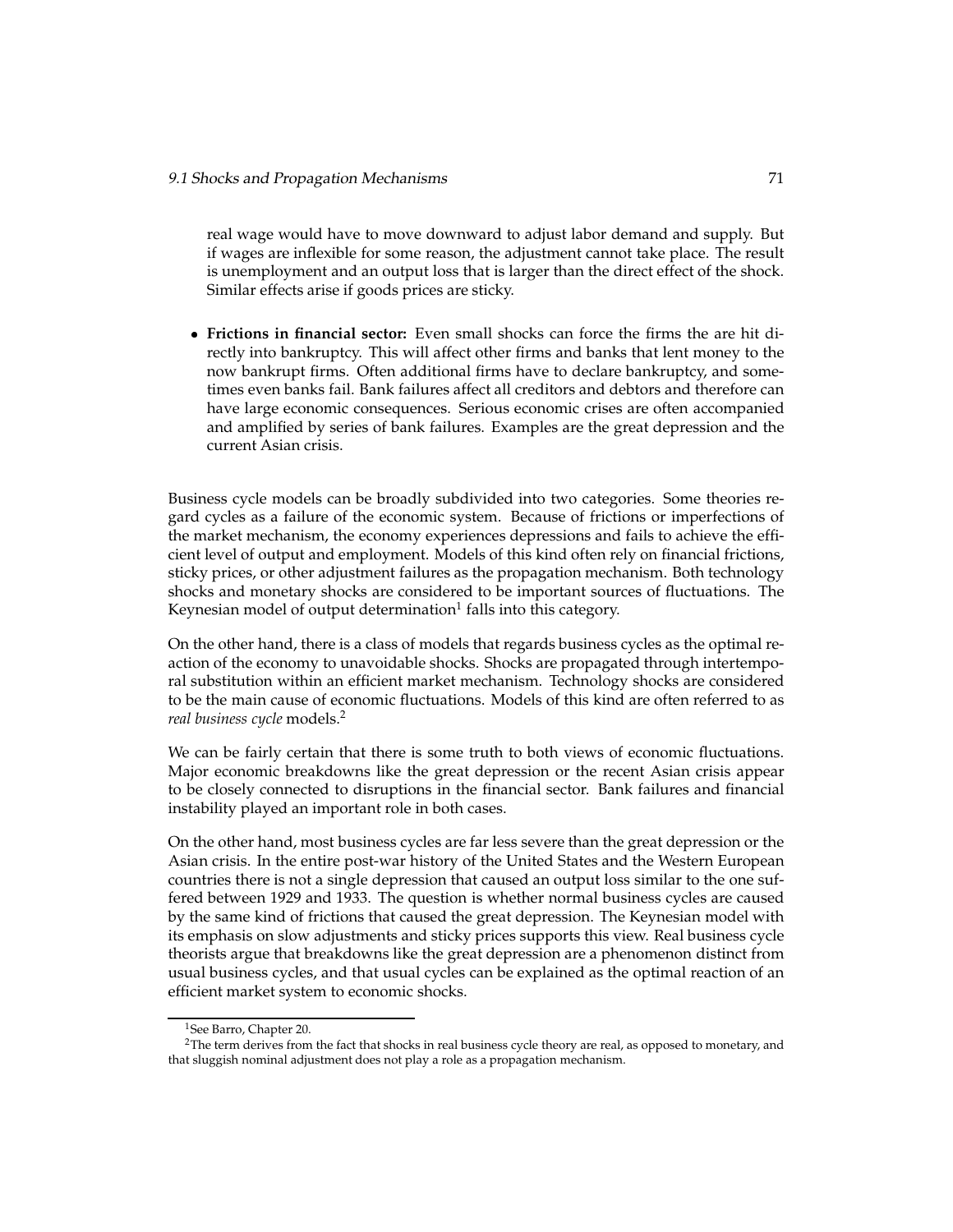In this chapter, we will primarily look for explanations for normal-scale business cycles, like those experienced in the United States since World War II. How can we determine whether such cycles are small-scale failures of the economic system rather than simply the markets'efficient reactions to shocks? A natural way to answer this question is to build a number of model economies that include alternative propagation mechanisms, expose the model economies to shocks, and see whether the outcomes look like real-world business cycles. This is exactly the road that has been taken by real business cycle theorists. They have taken standard equilibrium models as a point of departure and exposed them to productivity shocks. As it turns out, models of this kind are quite successful at explaining real-world business cycles. We will now take a closer look at such a real business cycle model.

## **9.2 A Real Business Cycle Model**

Real business cycle models are straightforward extensions of equilibrium models of the kind that we use throughout this course. In most cases, the models feature infinitely lived consumers, and business cycles are generated by random disturbances to production possibilities. Unfortunately, solving that kind of model is difficult. Often no explicit solution is available, so numerical approximations have to be used. To keep the presentation tractable, in this chapter we will use a simpler framework in which people live for two periods only. The model does not fit the facts as well as a full-scale real business cycle model, but it serves its purpose as a simple illustration of the main ideas of real business cycle theory.

In the model world there is a sequence of overlapping generations. Each period a new generation of consumers is born, and each consumer lives for two periods. We will sometimes refer to the periods as years, and for simplicity we assume that exactly one consumer is born each year. People work in the first period when they are young. In the second period they are retired and live on savings. Throughout the model, superscripts refer to the year when a person was born, while subscripts refer to the actual year. For example,  $c_t^t$  is the period-t consumption of a consumer who was born in year  $t$ , so such a consumer would be young in period t. Similarly,  $c_{t+1}^t$  is the consumption of the same consumer in period  $t$  + 1, when he is old. The consumers do not care about leisure. A consumer born in year  $t$  has the following utility function:

$$
u(c_t^t, c_{t+1}^t) = \ln(c_t^t) + \ln(c_{t+1}^t)
$$

We could introduce a discount factor, but for simplicity we assume that the consumers value both periods equally. Note that at each point of time there are exactly two people around: one who was just born and is young, and another who was born the year before and is now retired. In each period the young person supplies one unit of labor and receives wage income  $w_t$ . The labor supply is fixed, since consumers do not care about leisure. The wage income can be used as savings  $k_t$  and as consumption  $c_t^t$ . The budget constraint of a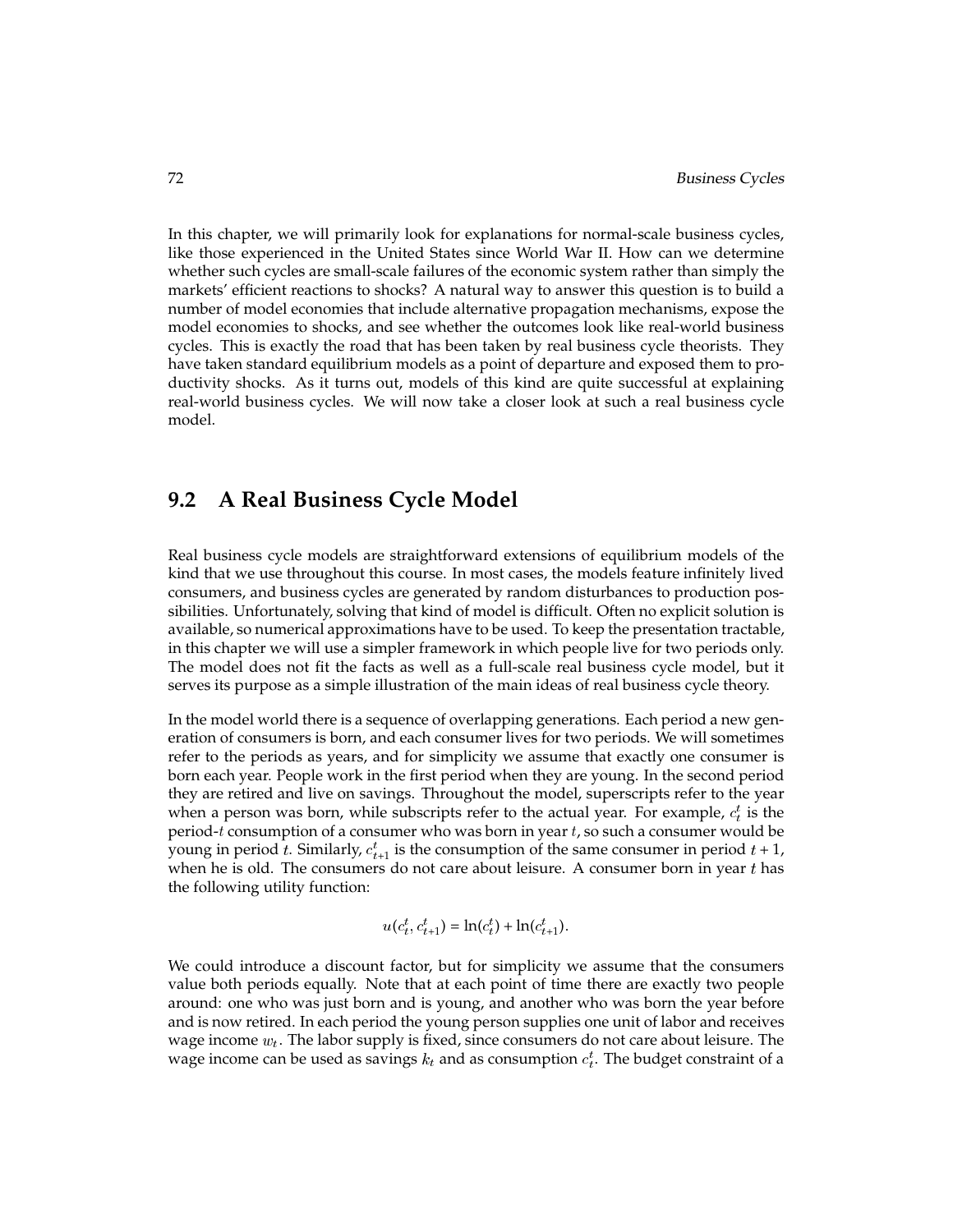young worker is:

$$
c_t^t + k_t = w_t,
$$

i.e., consumption plus savings equals income from labor. In period  $t + 1$  the consumer born in t is old and retired. The old consumer lends his savings  $k_t$  to the firm. The firm uses the savings as capital and pays return  $r_{t+1}$  to the old consumer. A fraction  $\delta$  of the capital wears out while being used for production and is not returned to the consumer.  $\delta$  is a number between zero and one, and is referred to as the *depreciation rate*. The budget constraint for the retirement period is:

$$
c_{t+1}^t = (1 - \delta + r_{t+1})k_t,
$$

i.e., consumption equals the return from savings.

The household born in period  $t$  maximizes utility subject to the budget constraints, and takes prices as given:

$$
\max_{c_t^t, c_{t+1}^t, k_t} \{ \ln(c_t^t) + \ln(c_{t+1}^t) \}, \text{ subject to:}
$$
\n
$$
c_t^t + k_t = w_t, \text{ and:}
$$
\n
$$
c_{t+1}^t = (1 - \delta + r_{t+1})k_t.
$$

We can use the constraints to eliminate consumption and write this as:

$$
\max_{k_t} \left\{ \ln(w_t - k_t) + \ln((1 - \delta + r_{t+1})k_t) \right\}.
$$

This is similar to the problem of the consumer in the two-period credit market economy that we discussed in Section 3.2. From here on we will drop the practice of denoting optimal choices by superscripted stars, since the notation is already complicated as it is. The first-order condition with respect to  $k_t$  is:

$$
0 = -\frac{1}{w_t - k_t} + \frac{1 - \delta + r_{t+1}}{(1 - \delta + r_{t+1})k_t}.
$$

Solving this for  $k_t$  yields:

$$
(9.1) \t\t k_t = \frac{w_t}{2}.
$$

Thus, regardless of the future return on capital, the young consumer will save half of his labor income. Again, this derives from the fact that wealth and substitution effects cancel under logarithmic preferences. This feature is is helpful in our setup. Since there will be productivity shocks in our economy and  $r_{t+1}$  depends on such shocks, the consumer might not know  $r_{t+1}$  in advance. Normally we would have to account for this uncertainty explicitly, which is relatively hard to do. In the case of logarithmic utility, the consumer does not care about  $r_{t+1}$  anyway, so we do not have to account for uncertainty.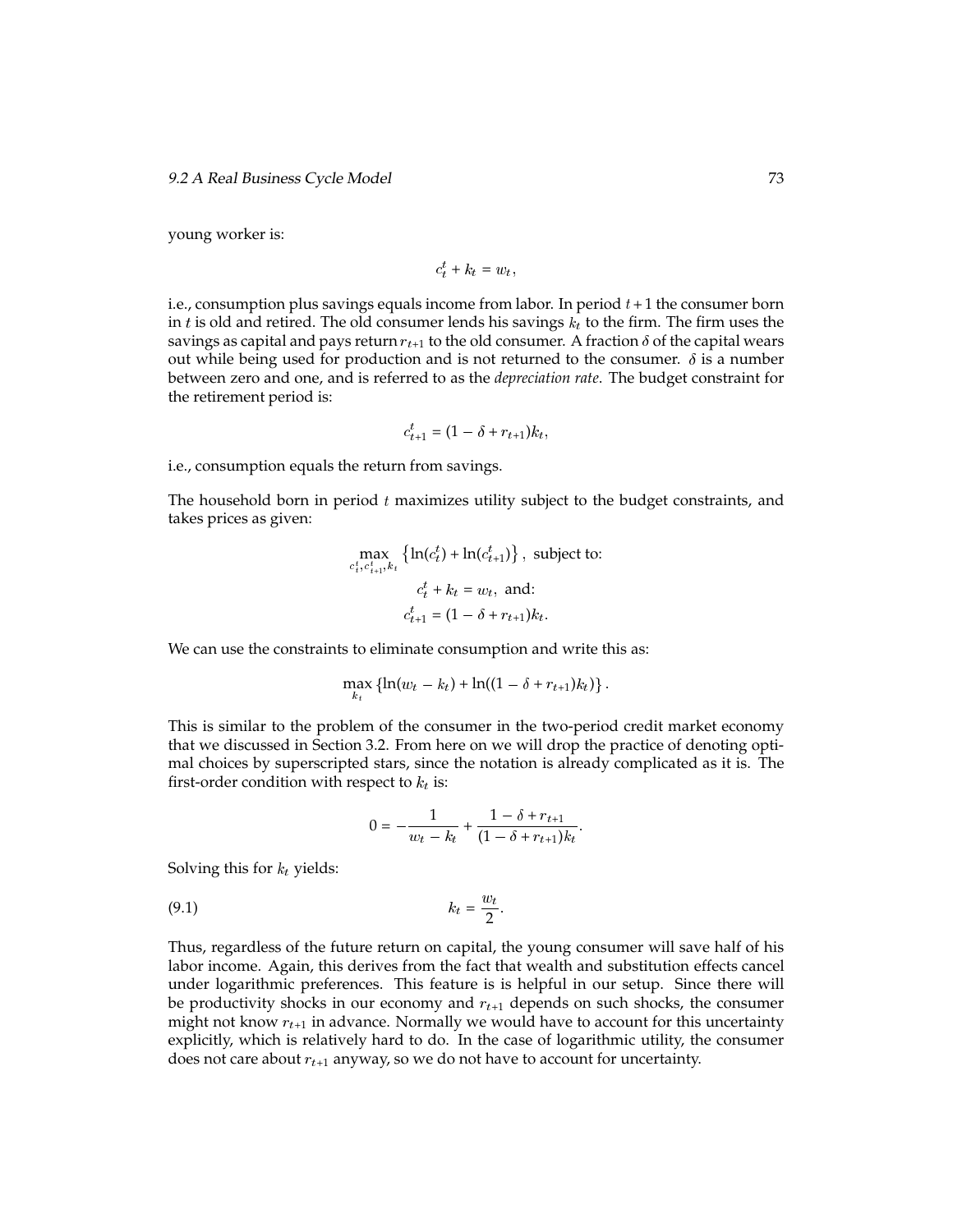Apart from the consumers, the economy contains a single competitive firm that produces output using capital  $k_{t-1}$  and labor  $l_t$ . Labor is supplied by the young consumer, while the supply of capital derives from the savings of the old consumer.The rental rate for capital is  $r_t$ , and the real wage is denoted  $w_t$ . The production function has constant returns to scale and is of the Cobb-Douglas form:

$$
f(l_t, k_{t-1}) = A_t l_t^{\alpha} k_{t-1}^{1-\alpha}.
$$

Here  $\alpha$  is a constant between zero and one, while  $A_t$  is a productivity parameter.  $A_t$  is the source of shocks in this economy. We will assume that  $A_t$  is subject to random variations and trace out how the economy reacts to changes in  $A_t$ . The profit-maximization problem of the firm in year  $t$  is:

$$
\max_{l_t, k_{t-1}} \left\{ A_t l_t^{\alpha} k_{t-1}^{1-\alpha} - w_t l_t - r_t k_{t-1} \right\}.
$$

The first-order conditions with respect to  $l_t$  and  $k_{t-1}$  are:

(FOC 
$$
l_t
$$
)  $A_t \alpha l_t^{\alpha-1} k_{t-1}^{1-\alpha} - w_t = 0$ ; and:

$$
\text{(FOC } k_{t-1}\text{)} \qquad \qquad A_t(1-\alpha)l_t^{\alpha}k_{t-1}^{-\alpha}-r_t=0.
$$

Using the fact that the young worker supplies exactly one unit of labor,  $l_t = 1$ , we can use these first-order conditions to solve for the wage and return on capital as a function of capital  $k_{t-1}$ :

$$
(9.2) \t\t\t w_t = A_t \alpha k_{t-1}^{1-\alpha}; \text{ and:}
$$

rt = At(1 )k t<sup>1</sup> (9.3) :

 $t = \frac{1}{2}$ 

Since the production function has constant returns, the firm does not make any profits in equilibrium. We could verify that by plugging our results for  $w_t$  and  $r_t$  back into the firm's problem. Note that the wage is proportional to the productivity parameter  $A_t$ . Since  $A_t$ is the source of shocks, we can conclude that wages are procyclical: when  $A_t$  receives a positive shock, wages go up. Empirical evidence suggests that wages in the real world are procyclical as well.

To close the model, we have to specify the market-clearing constraints for goods, labor, and capital. At time  $t$  the constraint for clearing the goods market is:

$$
c_t^t + c_t^{t-1} + k_t = A_t l_t^{\alpha} k_{t-1}^{1-\alpha} + (1-\delta) k_{t-1}.
$$

On the left hand side are goods that are used: consumption  $c_t^t$  of the currently young consumer, consumption  $c_t^{t-1}$  of the retired consumer who was born in  $t-1$ , and savings  $k_t$  of the young consumer. On the right hand side are all goods that are available: current production and what is left of the capital stock after depreciation.

The constraint for clearing the labor market is  $l_t = 1$ , since young consumers always supply one unit of labor. To clear the capital market clearing we require that capital supplied by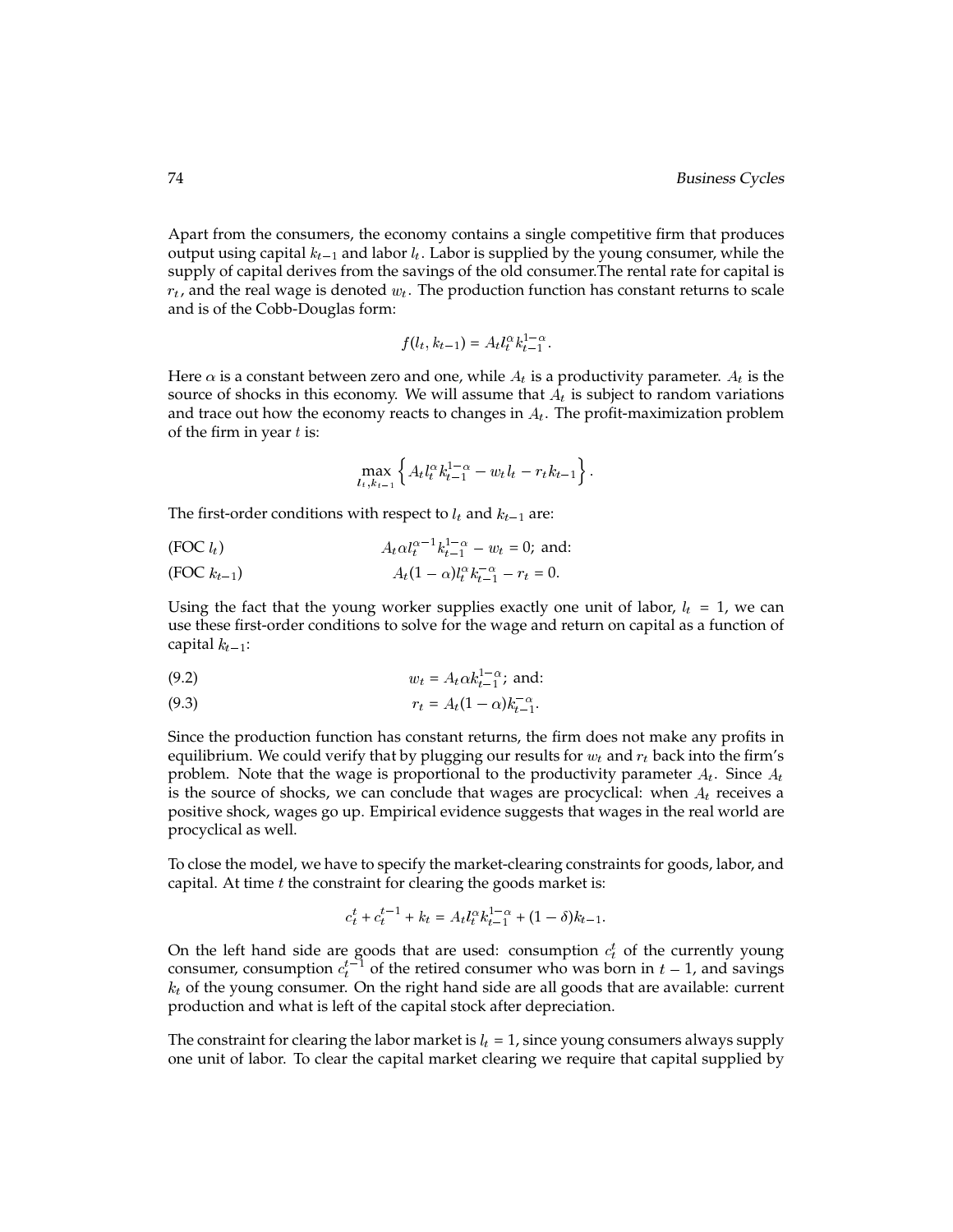the old consumer be equal to the capital demanded by the firm. To save on notation, we use the same symbol  $k_{t-1}$  both for capital supplied and demanded. Therefore the marketclearing for the capital market is already incorporated into the model and does not need to be written down explicitly.

In summary, the economy is described by: the consumer's problem, the firm's problem, market-clearing conditions, and a random sequence of productivity parameters  $\{A_t\}_{t=1}^\infty$ . We assume that in the very first period there is already an old person around, who somehow fell from the sky and is endowed with some capital  $k_0$ .

Given a sequence of productivity parameters  $\{A_t\}_{t=1}^{\infty}$ , an equilibrium for this economy is an allocation  $\{c_t^t, c_t^{t-1}, k_{t-1}, l_t\}_{t=1}^\infty$  and a set of prices  $\{r_t, w_t\}_{t=1}^\infty$  such that:

- Given prices, the allocation  $\{c_t^t, c_t^{t-1}, k_{t-1}, l_t\}_{t=1}^{\infty}$  gives the optimal choices by consumers and firms; and
- All markets clear.

We now have all pieces together that are needed to analyze business cycles in this economy. When we combine the optimal choice of savings of the young consumer (9.1) with the expression for the wage rate in equation (9.2), we get:

(9.4) 
$$
k_t = \frac{1}{2} A_t \alpha k_{t-1}^{1-\alpha}.
$$

This equation shows how a shock is propagated through time in this economy. Shocks to  $A_t$  have a direct influence on  $k_t$ , the capital that is going to be used for production in the next period. This implies that a shock that hits today will lead to lower output in the future as well. The cause of this is that the young consumer divides his income equally between consumption and savings. By lowering savings in response to a shock, the consumer smoothes consumption. It is optimal for the consumer to distribute the effect of a shock among both periods of his life. Therefore a single shock can cause a cycle that extends over a number of periods.

Next, we want to look at how aggregate consumption and investment react to a shock. In the real world, aggregate investment is much more volatile than aggregate consumption (see Barro's Figure 1.10). We want to check whether this is also true in our model. First, we need to define what is meant by aggregate consumption and investment. We can rearrange the market-clearing constraint for the goods market to get:

$$
c_t^t + c_t^{t-1} + k_t - (1 - \delta)k_{t-1} = A_t l_t^{\alpha} k_{t-1}^{1-\alpha}.
$$

On the right-hand side is output in year t, which we are going to call  $Y_t$ . Output is the sum of aggregate consumption and investment. Aggregate consumption  $C_t$  is the sum of the consumption of the old and the young person, while aggregate investment  $I_t$  is the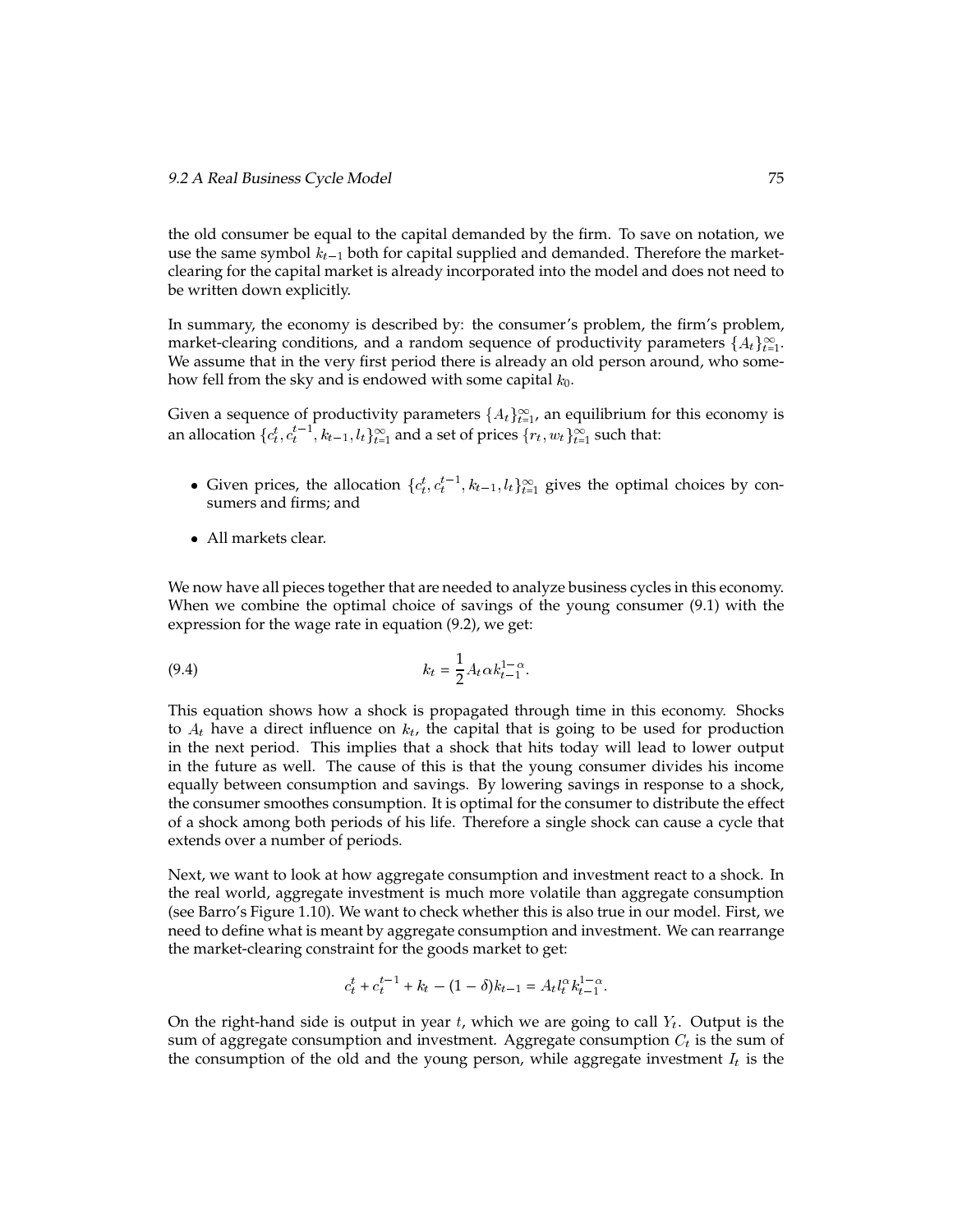difference between the capital stock in the next period and the undepreciated capital in this period<sup>3</sup>:

$$
\frac{c_t^t + c_t^{t-1}}{C_t} + \frac{k_t - (1 - \delta)k_{t-1}}{I_t} = \frac{A_t l_t^{\alpha} k_{t-1}^{1-\alpha}}{Y_t}.
$$

Consumption can be computed as the difference between output and investment. Using equation (9.4) for  $k_t$  yields:

(9.5)  
\n
$$
C_t = Y_t - I_t = A_t k_{t-1}^{1-\alpha} + (1-\delta)k_{t-1} - k_t
$$
\n
$$
= A_t k_{t-1}^{1-\alpha} + (1-\delta)k_{t-1} - \frac{1}{2}A_t \alpha k_{t-1}^{1-\alpha}
$$
\n
$$
= \left(1 - \frac{1}{2}\alpha\right) A_t k_{t-1}^{1-\alpha} + (1-\delta)k_{t-1}.
$$

Aggregate investment can be computed as output minus aggregate consumption. Using equation (9.5) for aggregate consumption yields:

(9.6) 
$$
I_t = Y_t - C_t = A_t k_{t-1}^{1-\alpha} - \left(1 - \frac{1}{2}\alpha\right) A_t k_{t-1}^{1-\alpha} - (1 - \delta) k_{t-1}
$$

$$
= \frac{1}{2} A_t \alpha k_{t-1}^{1-\alpha} - (1 - \delta) k_{t-1}.
$$

We are interested in how  $C_t$  and  $I_t$  react to changes in the technology parameter  $A_t$ . We will look at relative changes first. The *elasticity* of a variable  $x$  with respect to another variable  $y$  is defined the percentage change in  $x$  in response to a one percent increase in  $y$ . Mathematically, elasticities can be computed as  $\frac{\partial x}{\partial y}\frac{y}{x}$ . Using this formula, the elasticity of consumption with respect to  $A_t$  is:

$$
\frac{\partial C_t}{\partial A_t} \frac{A_t}{C_t} = \frac{\left(1 - \frac{1}{2}\alpha\right) A_t k_{t-1}^{1-\alpha}}{\left(1 - \frac{1}{2}\alpha\right) A_t k_{t-1}^{1-\alpha} + (1 - \delta) k_{t-1}} < 1,
$$

and for investment we get:

$$
\frac{\partial I_t}{\partial A_t} \frac{A_t}{I_t} = \frac{\frac{1}{2} A_t \alpha k_{t-1}^{1-\alpha}}{\frac{1}{2} A_t \alpha k_{t-1}^{1-\alpha} - (1-\delta) k_{t-1}} > 1.
$$

It turns out that the relative change in investment is larger. A one-percent increase in  $A_t$ leads to an increase of more than one percent in investment and less than one percent in consumption. Investment is more volatile in response to technology shocks, just as realworld investment is. Of course, to compare the exact size of the effects we would have to specify the parameters, like  $\alpha$  and  $\delta$ , and to measure the other variables, like  $k_t$ .

 $3$ More precisely,  $I_t$  in the model is *gross investment*, which includes replacement of depreciated capital. The net difference between capital tomorrow and today  $k_t - k_{t-1}$  is referred to as *net investment*.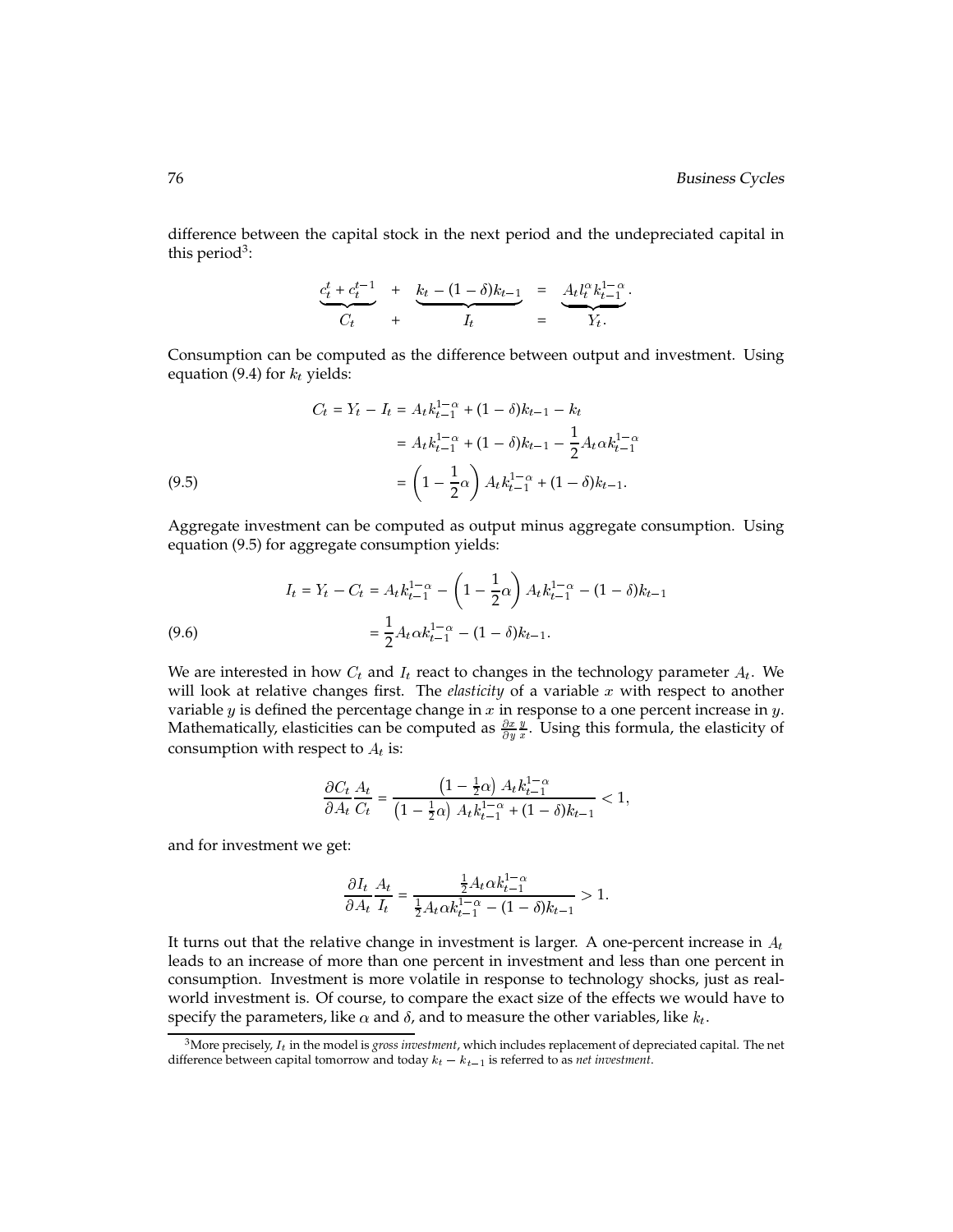#### 9.3 Simulations 77

If we look at absolute changes instead of relative changes, the results are less satisfactory. The absolute change is higher in consumption than in investment, while in the real world it is the other way around. This failure of the model derives from the fact that people are too short-lived. In real business cycle models, the smaller variations in consumption relative to investment result from consumers trying to smooth their consumption. In our model, the possibilities for smoothing are rather limited. The old person has no more time left and therefore cannot smooth at all, while the young person has only one more year to go. Therefore a comparatively large fraction of the shock shows up in consumption. In moreadvanced real business cycle models with infinitely lived consumers, the absolute changes in consumption are much smaller than the absolute changes in investment.

## **9.3 Simulations**

We can get an even better impression of the business cycle in our model by simulating the economy. This means that we specify all parameters, start at some initial capital stock, and generate a series of random shocks. We can use the solutions to the model to compute consumption, investment, output, and the capital stock in the economy for any number of periods. Then we can compare the results to real-world business cycles.

There are only two parameters to be specified in the model,  $\alpha$  and  $\delta$ . Our choices are  $\alpha$  = :7 and  $\delta$  = :05. The choice for  $\alpha$  matches the labor share in the economy to real world data<sup>4</sup>, while the value for  $\delta$  is an estimate of the actual average depreciation rate in an industrialized economy. The initial capital stock  $k_1$  was set to .22. The productivity parameter was generated by:

$$
A_t = \bar{A} + \epsilon_t.
$$

Here  $\bar{A}$  is the average level of productivity, while the  $\epsilon_t$  are random shocks. We set  $\bar{A}$  = 1. The  $\epsilon_t$  where generated by a computer to be independent over time and uniformly distributed on the interval  $[-1, 1]$ . Thus the shocks can change productivity by up to ten percent upward or downward.

Figure 9.1 shows the reactions to a single productivity shock of five percent. That is, in the first period  $A_t$  is equal to its average,  $A_1 = 1$ . In the second period the shock hits,  $A_2 = 1.05$ . From then on,  $A_t$  is back to one and stays there. We can see that even this single shock has an impact that can be felt for a long period of time. Figure 9.1 shows the absolute deviations of consumption, investment, and capital from their average values. It takes about eight periods until all variables are back to their average. In the second period, when the shock takes place, both consumption and investment are up. In period 3 the capital stock is higher because of the higher investment in period 2. At the same time, investment falls. Consumption is higher than average because the capital stock is

<sup>&</sup>lt;sup>4</sup>The *labor share* in an economy is defined to be total wages as a fraction of output. See Chapter 11 to see why  $\alpha$  is equal to the labor share.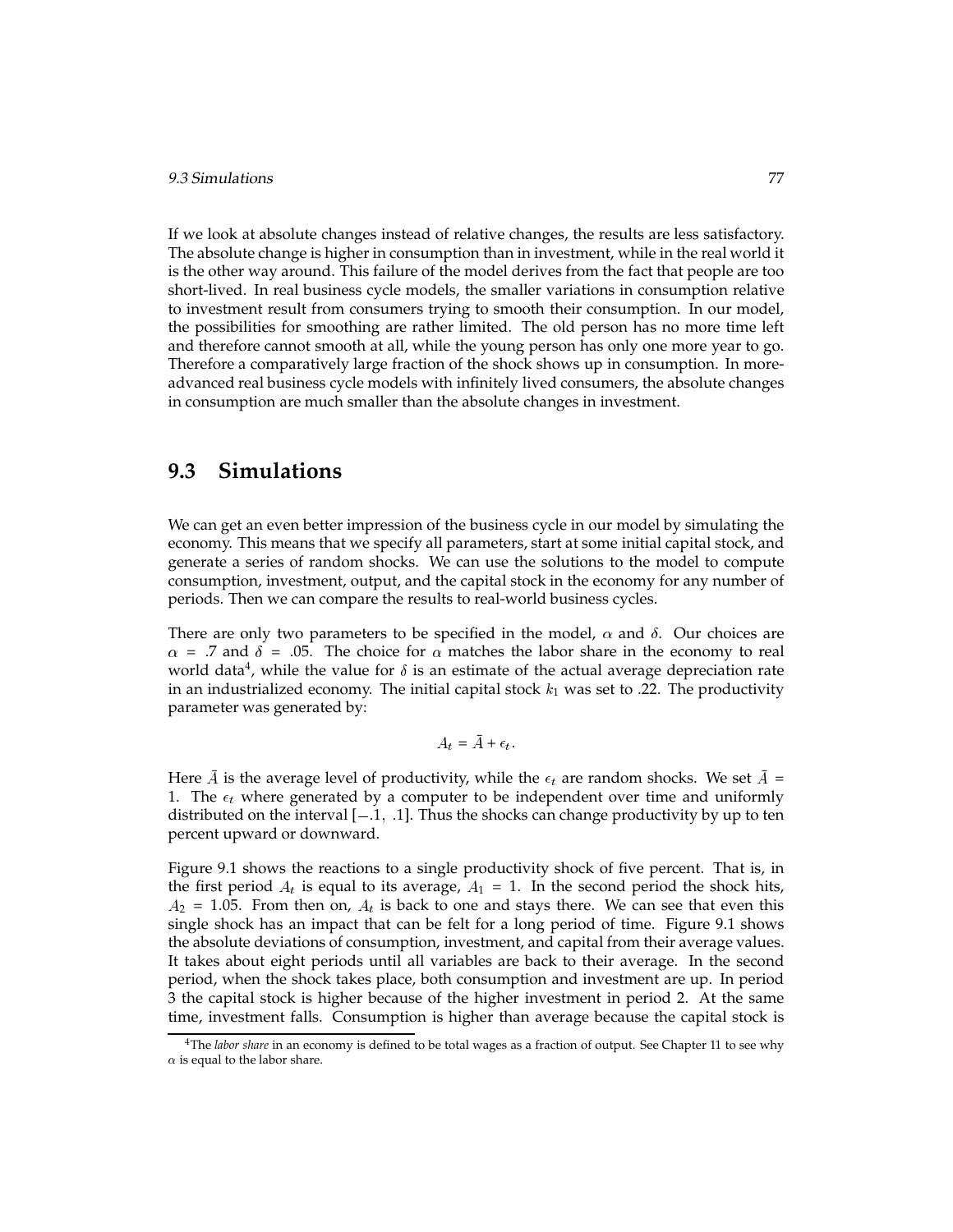higher, even though productivity is back to normal again. From then on, all variables slowly return to their average values. Note that from period 4 on no one is alive anymore who was present when the shock took place. The higher investment in the period of the shock has increased the capital stock, and the effects of that can be felt for a long time. Thus even a single shock has long-run effects, and investment goes through a full cycle in response to this shock.



Figure 9.1: Response to a Five-Percent Productivity Shock

Figure 9.2 shows the same information as Figure 9.1, but variables are divided by their mean so that we can see the relative changes. Investment is by far the most volatile series. Compared to investment, the changes in capital and consumption are hardly visible.

By looking at a single shock, we were able to examine the propagation mechanism in isolation and to get an impression of the relative volatility of consumption and investment. But if we want to compare the model outcomes to real-world business cycles, we need to generate a whole series of shocks. Figure 9.3 shows such a simulation for our model economy. The combined effects of many shocks cause an outcome that looks similar to real-world business cycles. There are booms and depressions, the cycles vary in length within a certain interval, and investment is more volatile than consumption.

Our simple business cycle model is quite successful in emulating a number of businesscycle facts. Shape, length, and amplitude of business cycles are comparable to real-world data, investment is relatively more volatile than consumption, and the wage is procyclical. More-advanced real business cycle models are even better in matching the facts. By introducing variable labor supply we can generate procyclical employment. Using infinitely lived consumers would get the absolute changes in consumption and investment right.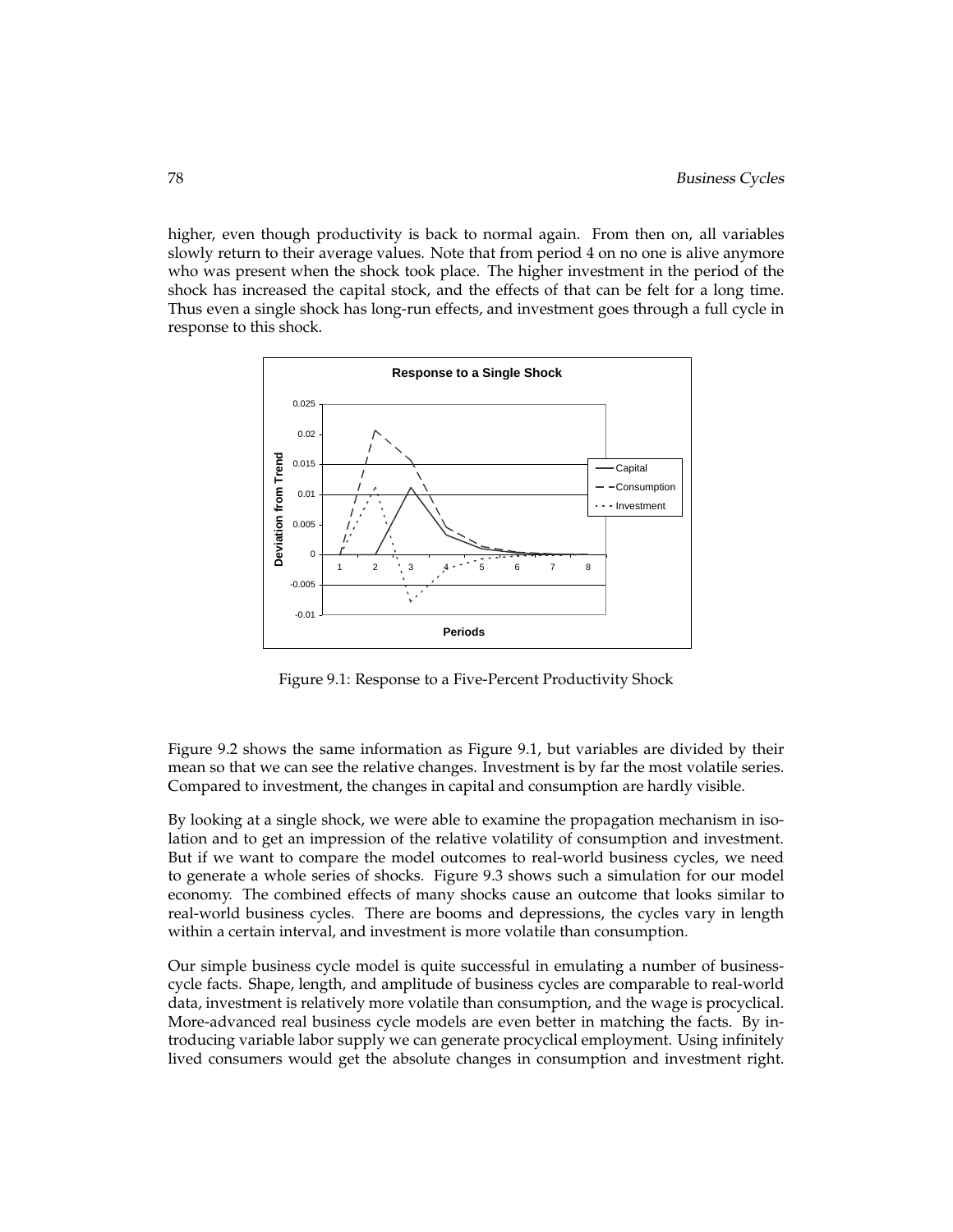

Figure 9.2: Relative Changes in Response to a Five-Percent Productivity Shock

State-of-the-art real business cycle models match most business cycle facts, and when fed with measured productivity shocks, they generate cycles that explain about 70% of the size of actual business cycles.

This success has led some researchers to the conclusion that business cycles are exactly what standard economic theory predicts. In the presence of shocks to production possibilities, optimal adjustments of households and firms within an efficient market system generate just the pattern of fluctuations that is observed in the real world. From this perspective, business cycles are no miracle at all. We would be surprised if there were no business cycles!

Even though technology shocks combined with efficient markets appear to provide a convincing explanation for business cycles, it cannot be ruled out that other shocks or propagation mechanisms also play a role. After all, real business cycle theory does not account for 100% of the amplitude of actual business cycles, so there have to be other factors as well. Other types of shocks can be analyzed within the real business cycle framework. There are also a number of models that emphasize other propagation mechanisms. The Keynesian model of output determination is the most prominent example<sup>5</sup> but models that combine monetary shocks with frictions in the financial sector have also received a lot of attention lately. However, so far none of these models matches the ability of the real business cycle model to mimic actual economic fluctuations.

<sup>&</sup>lt;sup>5</sup>See Barro's Chapter 20 for a discussion of that model. For a critique of the real business cycle model from a Keynesian perspective, try the following article: Mankiw, N. Gregory. 1989. "Real Business Cycles: A New Keynesian Perspective". *Journal of Economic Perspectives* 3(3): 79-90.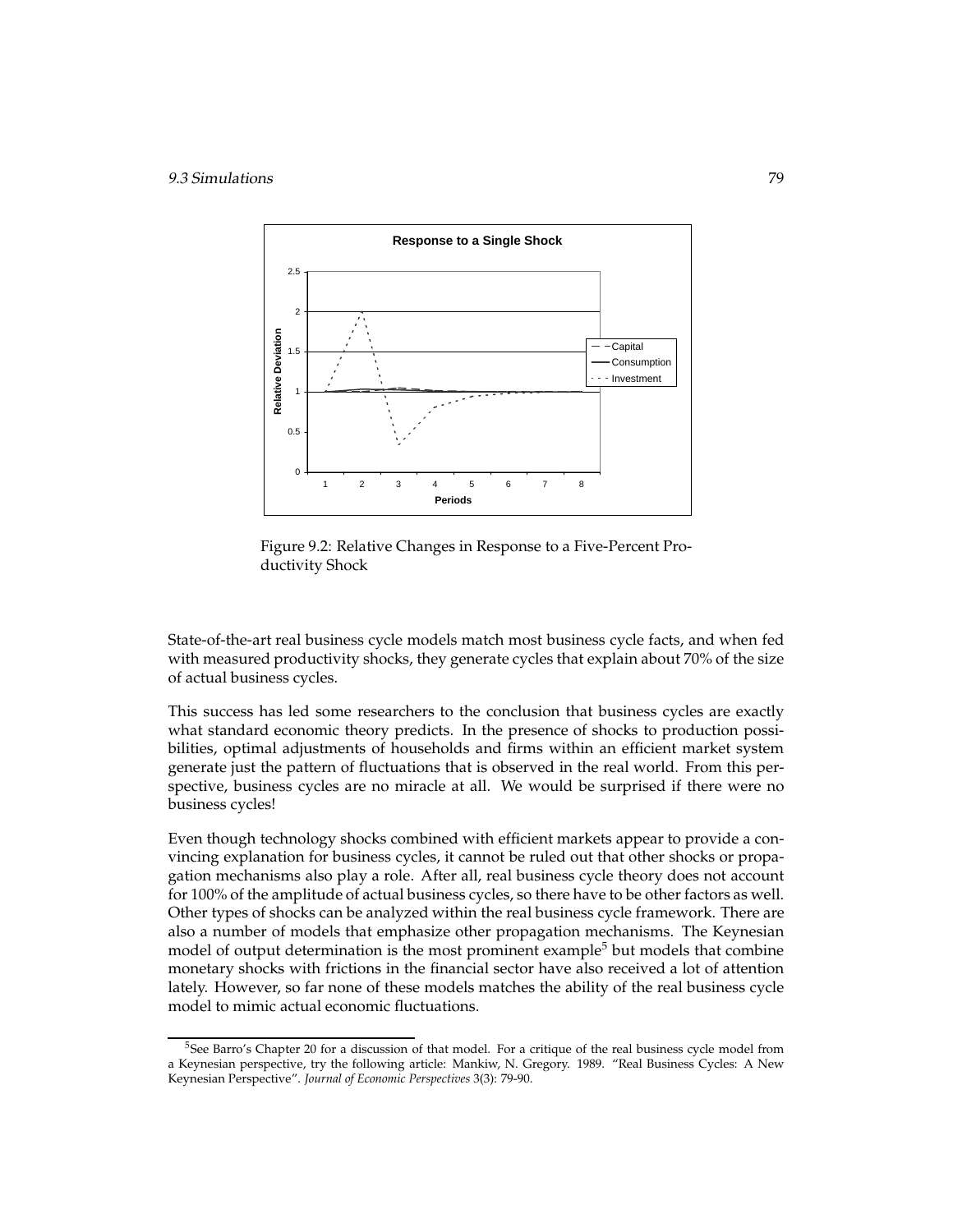

Figure 9.3: Capital, Consumption, and Investment with Many Shocks

| Variable    | Definition                               |
|-------------|------------------------------------------|
| $c_t^t$     | Consumption of generation $t$ when young |
| $c_{t+1}^t$ | Consumption of generation $t$ when old   |
| $u(\cdot)$  | Utility function                         |
| $k_t$       | Capital saved in $t$ and used in $t + 1$ |
| $l_t$       | Labor                                    |
| $w_t$       | Wage                                     |
| $r_t$       | Rental rate of capital                   |
| f()         | Production parameter                     |
| $A_t$       | Productivity parameter                   |
| $\alpha$    | Parameter in the production function     |
| $\delta$    | Depreciation rate                        |
| $C_t$       | Aggregate consumption                    |
| $I_t$       | Aggregate investment                     |
| $Y_t$       | Aggregate output                         |
| $\epsilon$  | Random shock                             |

Table 9.1: Notation for Chapter 9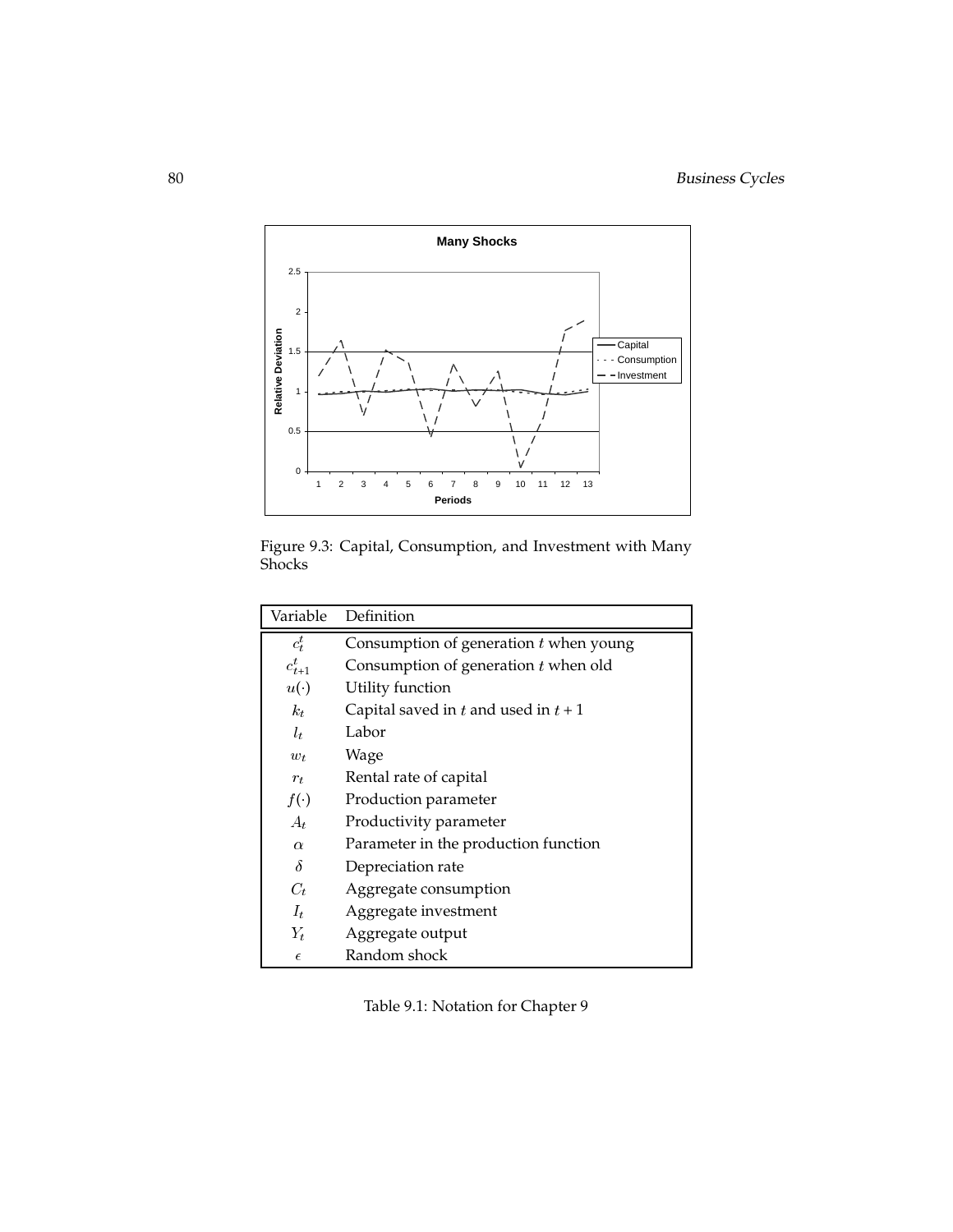#### Exercises 81

### **Exercises**

The following exercises make up a project that can be done in groups or individually.

#### **Exercise 9.1 (Moderate)**

As the word "cycle" indicates, for a long time economists thought of business cycles as regular, recurrent events. The length and severity of business cycles was thought to be mostly constant. For example, the typical length of one full cycle (from boom through recession back to boom) was supposed to be between four and seven years. In this question you will examine the actual business cycles of a country of your choice and examine whether they seem to follow a regular pattern.

The first thing to do is to get the necessary data. Business cycles are roughly defined as deviations of real GDP from trend. Therefore you will need to acquire data on real GDP for some country. A good source is the Penn World Tables, a set of standardized measures of economic activity for most countries in the world. You can access the World Tables through a website at the University of Toronto. The address is:

http://arcadia.chass.utoronto.ca/pwt/

Once you are there, select "Alphabetical List of Topics", then "Real GDP per capita in constant dollars using chain index", then click on the country of your choice (not the United States), then use the "Submit Query" button to get the data. Load the data into a spreadsheet, and you are ready to go.

The first step is to compute the trend component of GDP. Good methods for computing the trend of a time series require a relatively high amount of complicated computations. Therefore we will offer you an ad hoc, quick-and-dirty method of computing the trend. Once we get to the business cycles, it turns out that this method works sufficiently well for our purposes. We will use  $GDP_t$  to denote real GDP at time t. The computation of the trend proceeds in steps:

- Compute the growth rate of GDP for each year. In terms of your spreadsheet, let us assume that column A is year and column B is real GDP. The first year is in row one. Now you can put the growth rates into column C. Put the growth rate from year 1 to 2 into cell C1, and so on.
- From now on, we are going to apply a method called *exponential smoothing* to get smooth versions of our data. Assume you want to get a smooth version of a times series  $x_t$ . Let us call the smooth version  $\hat{x}_t$ . Basically, the  $\hat{x}_t$  are computed as a forecast based on past observations of  $x_t$ . The first  $\hat{x}_t$  is set equal to the first  $x_t$ :  $\hat{x}_1 = x_1$ . From then on, the forecasts for the next period are computed as an average of the last forecast and the actual value:  $\hat{x}_{t+1} = \beta \hat{x}_t + (1 - \beta)x_t$ , where  $\beta$  is a number between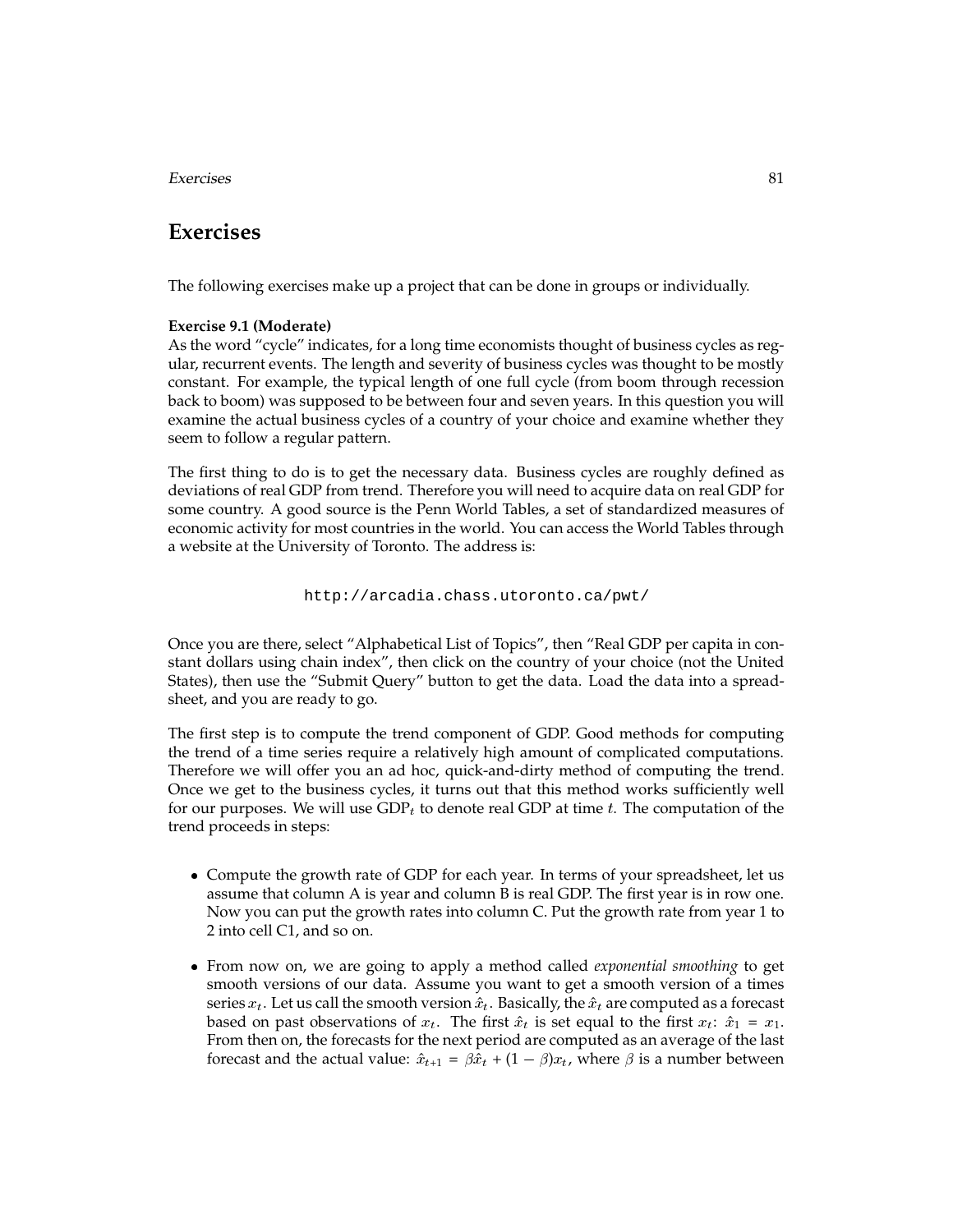zero and one. If you plug this formula recursively into itself, you will see that each  $\hat{x}_t$  is a weighted average of past  $x_t$ .

Let us now put a smooth growth rate into column D. Since  $\hat{x}_1 = x_1$ , the first smooth value is equal to the original value: D1=C1. For the next value, we apply the smoothing formula. We recommend that you set  $\beta$  to .5: D2=.5\*D1+.5\*C1. In the same way, you can get the other smoothed growth rates. For future reference, We will call the smooth growth rates  $\hat{g}_t$ .

 In the next step, we are going to apply the same method to real GDP, but additionally we will use the smooth growth rates we just computed. This smooth real GDP is the trend we are looking for, and we will place it in column E. As before, in the first year the smooth version is identical to the original one:  $Trend_1 = GDP_1$ , thus  $E1 = B1$ . From then on, we get the trend in the next period by averaging between the trend and the actual value (as before), but also applying the smooth growth rates we just computed. If we do not do that, our trend will always underestimate GDP. From year two on the formula is therefore:

$$
Trend_{t+1} = (1 + \hat{g}_t)(0.5) \text{Trend}_t + (0.5) \text{GDP}_t.
$$

In terms of the spreadsheet, this translates into E2=(1+D1)\*(.5\*E1+.5\*B1), and so on.

This completes the computation of the trend. Plot a graph of GDP and its trend. If the trend does not follow GDP closely, something is wrong. (Document your work, providing spreadsheet formulas, etc.)

#### **Exercise 9.2 (Moderate)**

Now we want to see the cyclical component of GDP. This is simply the difference between GDP and its trend. Because we are interested in relative changes, as opposed to absolute changes, it is better to use log-differences instead of absolute differences. Compute the cyclical component as  $ln(GDP) - ln(Trend)$ . Plot the cyclical component. You will see the business cycles for which we have been looking. (Document your work, providing spreadsheet formulas, etc.)

#### **Exercise 9.3 (Easy)**

Now we will examine the cycles more closely. Define "peak" by a year when the cyclical component is higher than in the two preceding and following years. Define "cycle" as the time between two peaks. How many cycles do you observe? What is the average length of the cycle? How long do the shortest and the longest cycles last? Do the cycles look similar in terms of severity (amplitude), duration, and general shape? (Document your work, providing spreadsheet formulas, etc.)

#### **Exercise 9.4 (Moderate)**

Having seen a real cycle, the next step is to create one in a model world. It turns out that doing so is relatively hard in a model with infinitely lived agents. There we have to deal with uncertainty, which is fun to do, but it is not that easy as far as the math is concerned.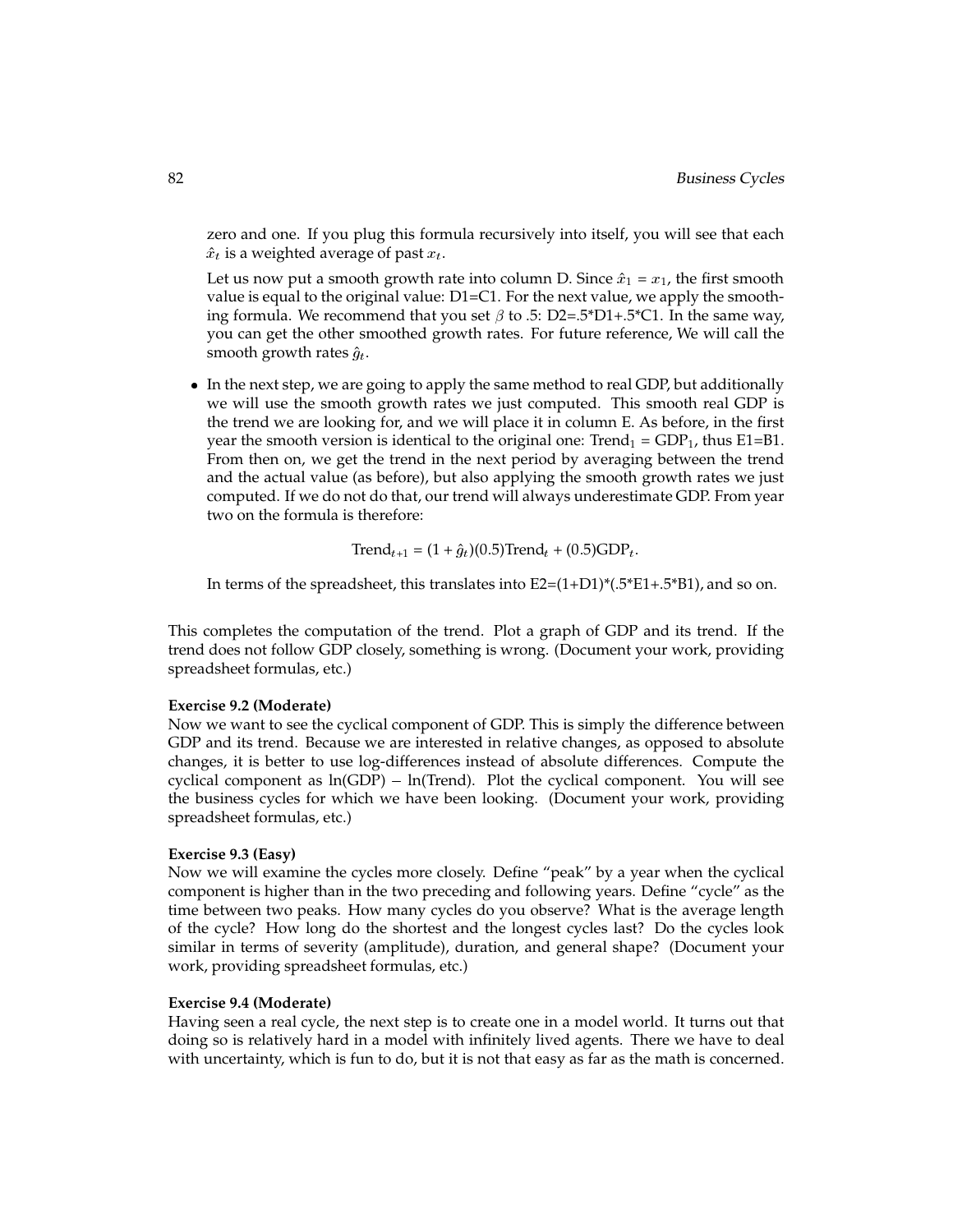#### Exercises 83

Therefore our model world will have people living for only one period. In fact, there is just one person each period, but this person has a child that is around in the next period, and so on. The person, let us call her Jill, cares about consumption  $c_t$  and the bequest of capital  $k_{t+1}$  she makes to her child, also named Jill. The utility function is:

$$
\ln(c_t) + A \ln(k_{t+1}),
$$

where  $A > 0$  is a parameter. Jill uses the capital she got from her mother to produce consumption  $c_t$  and investment  $i_t$ , according to the resource constraint:

$$
c_t + i_t = \sqrt{Bk_t} + \epsilon_t,
$$

where  $B > 0$  is a parameter, and  $\epsilon_t$  a random shock to the production function. The shock takes different values in different periods. Jill knows  $\epsilon_t$  once she is born, so for her it is just a constant. The capital that is left to Jill the daughter is determined by:

$$
k_{t+1} = (1 - \delta)k_t + i_t,
$$

where the parameter  $\delta$ , the depreciation rate, is a number between zero and one. This just means that capital tomorrow is what is left over today after depreciation, plus investment.

Compute Jill's decision of consumption and investment as a function of the parameters  $k_t$ , and  $\epsilon_t$ .

#### **Exercise 9.5 (Moderate)**

If we want to examine the behavior of this model relative to the real world, the next step would be to set the parameters in a way that matches certain features of the real world. Since that is a complicated task, we will give some values to you.  $B$  is a scale parameter and does not affect the qualitative behavior of the model. Therefore we set it to  $B = .1$ .  $\delta$  is the depreciation rate, for which a realistic value is  $\delta = .05$ . A determines the relative size of  $c_t$  and  $k_t$  in equilibrium. A rough approximation is  $A = 4$ . Using these parameters, compare the reactions of  $c_t$  and  $i_t$  to changes in  $\epsilon_t$ . (Use calculus.)

#### **Exercise 9.6 (Moderate)**

In the last step, you will simulate business cycles in the model economy. All you need to know is the capital  $k_1$  at the beginning of time and the random shocks  $\epsilon_t$ . As a starting capital, use  $k_1 = 3.7$ . You can generate the random shocks with the random number generator in your spreadsheet. In Excel, just type "=RAND()", and you will get a uniformly distributed random variable between zero and one. Generate 50 such random numbers, and use your formulas for  $c_t$  and  $i_t$  and the equation for capital in the next period,  $k_{t+1} = (1 - \delta)k_t + i_t$ , to simulate the economy. Plot consumption and investment (on a single graph). How does the volatility of the two series compare? Plot a graph of GDP, that is, consumption plus investment. How do the business cycles you see compare with the ones you found in the real world? You don't need to compute the length of each cycle, but try to make some concrete comparisons.